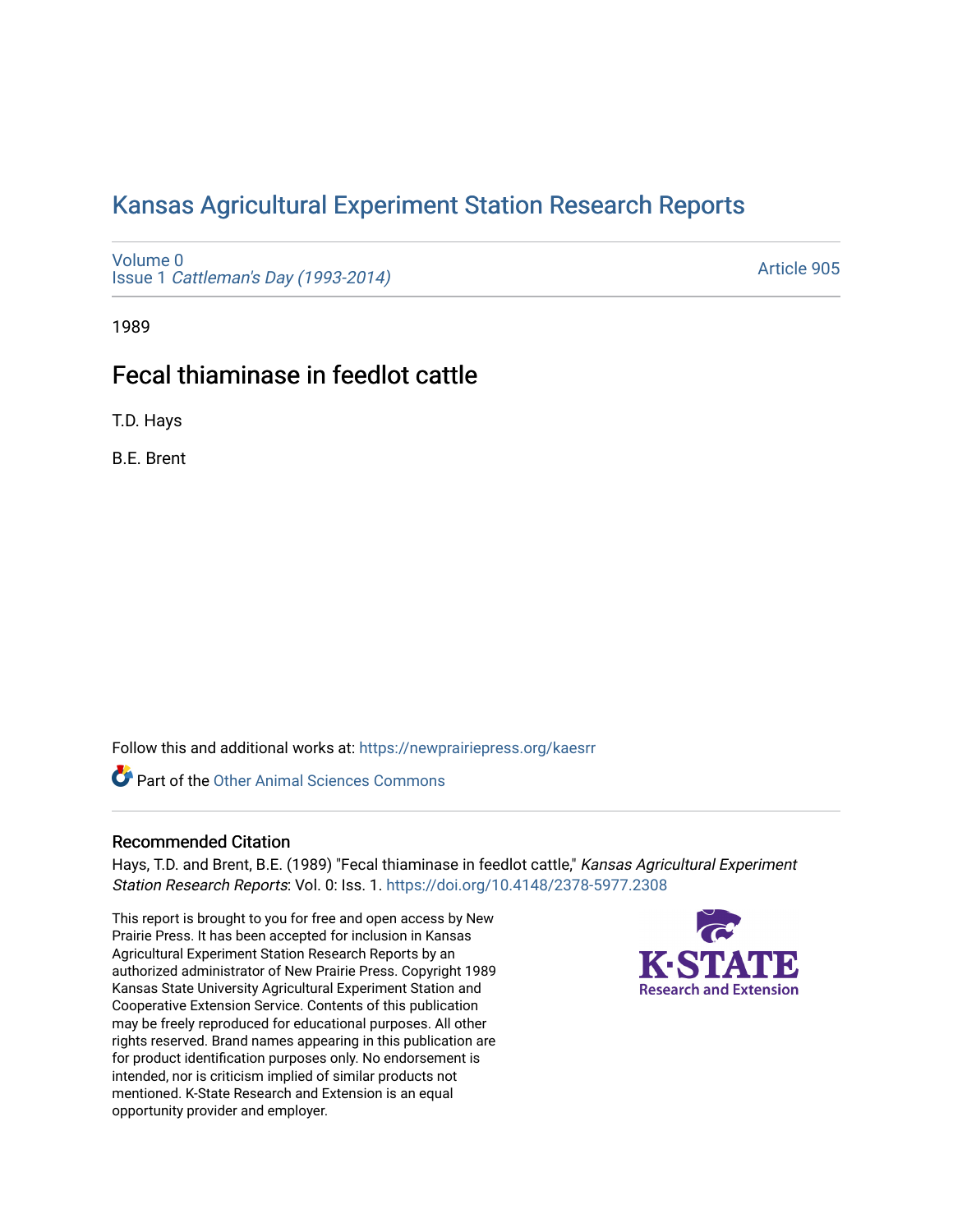## Fecal thiaminase in feedlot cattle

## **Abstract**

Fecal thiaminase was measured on 152 feedlot cattle at three locations and on a variety of rations. No animals showed signs of polioencephalomalacia. Thiaminase activities ranged from 0.6 to 430 µmol thiamin destroyed per minute per liter of feces (µmol/min/l). Eighty-two percent of the thiaminase activities were below 20 µmol/min/l, and only 3 percent were less than 2 µmol/min/l. High levels of fecal thiaminase were apparently not related to ration. Thiaminase was detected in all animals studied, but one location had only minimal levels. When high levels of thiaminase were found, the samples were reassayedt and the enzyme was confirmed to be thiaminase type I. Polioencephalomalaciat a central nervous system disease in ruminants, involves gastrointestinal destruction of thiamint and the creation, through the action of thiaminase I and a cosubstratet of a thiamin analog that inhibits thiamin-requiring metabolic reactions. Our data suggest that substantial numbers of feedlot cattle have the enzyme in their gastrointestinal tracts, but do not develop polioencephalomalacia because the appropriate cosubstrate is absent.

## Keywords

Cattlemen's Day, 1989; Kansas Agricultural Experiment Station contribution; no. 89-567-S; Report of progress (Kansas State University. Agricultural Experiment Station and Cooperative Extension Service); 567; Beef; Fecal thiaminase; Cattle; Feedlot

## Creative Commons License



This work is licensed under a [Creative Commons Attribution 4.0 License](https://creativecommons.org/licenses/by/4.0/).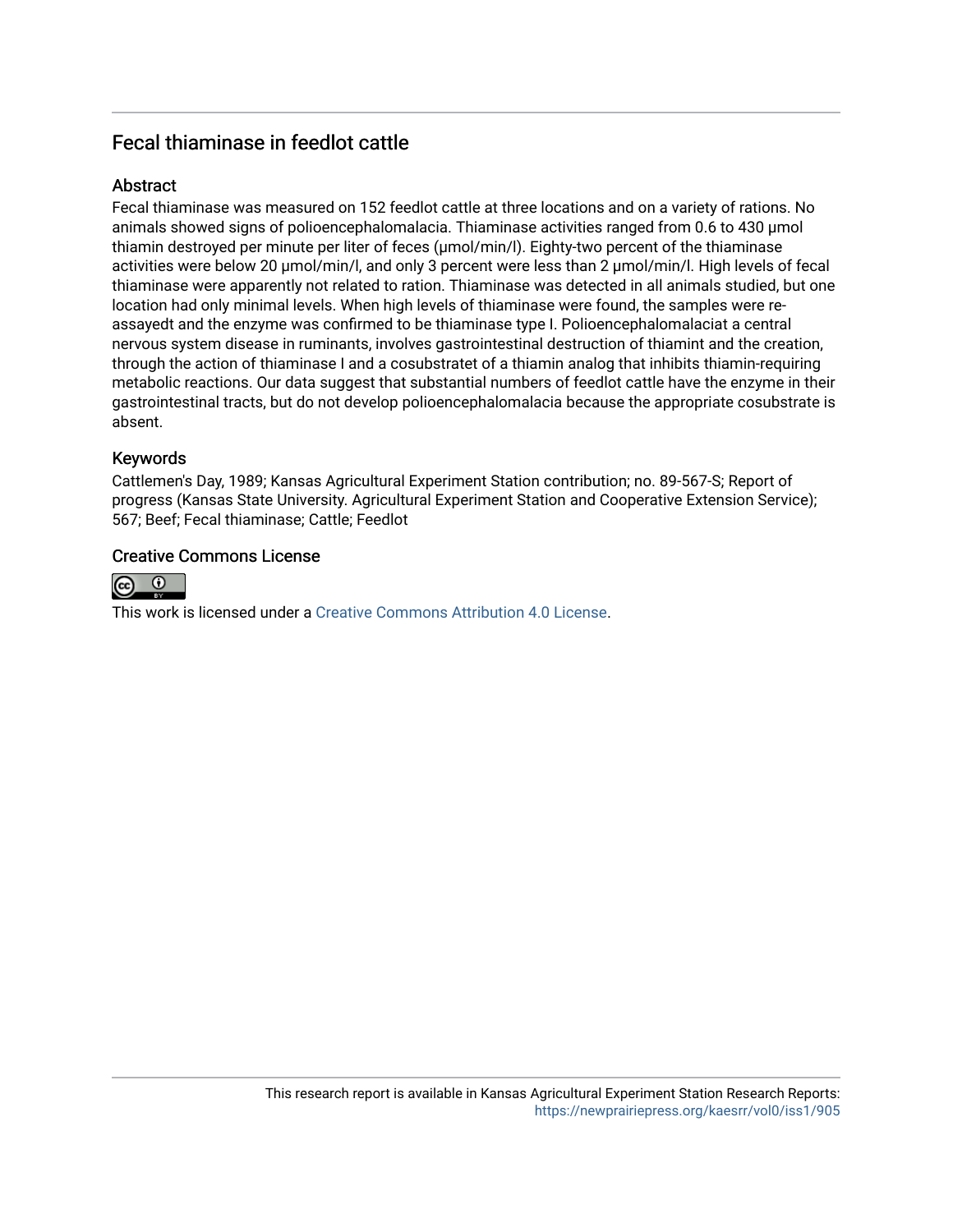

#### FECAL THIAMINASE IN FEEDLOT CATTLE

T. D. Hays and B. E. Brent

#### **Summary**

Fecal thiaminase was measured on 152 feedlot cattle at three locations and on a variety of rations. No animals showed signs of polioencephalomalacia. Thiaminase activities ranged from 0.6 to 430  $\mu$ mol thiamin destroyed per minute per liter of feces ( $\mu$ mol/min/l). Eightytwo percent of the thiaminase activities were below 20  $\mu$ mol/min/l, and only 3 percent were less than 2  $\mu$ mol/min/l. High levels of fecal thiaminase were apparently not related to ration. Thiaminase was detected in all animals studied, but one location had only minimal levels. When high levels of thiaminase were found, the samples were re-assayed, and the enzyme was confirmed to be thiaminase type I. Polioencephalomalacia, a central nervous system disease in ruminants, involves gastrointestinal destruction of thiamin, and the creation, through the action of thiaminase I and a cosubstrate, of a thiamin analog that inhibits thiamin-requiring metabolic reactions. Our data suggest that substantial numbers of feedlot cattle have the enzyme in their gastrointestinal tracts, but do not develop polioencephalomalacia because the appropriate cosubstrate is absent.

#### **Introduction**

Polioencephalomalacia (PEM) is a central nervous system disease of feedlot cattle that responds dramatically to large doses of injected thiamin, provided the treatment is given early. This response to thiamin seems peculiar, since the ruminant animal receives thiamin as a natural component of feed, and it is synthesized by rumen bacteria. Research in the United States, Great Britain, and Australia has shown that one factor in the etiology of PEM is an enzyme, thiaminase I, that breaks the bond between thiamin's two organic rings and replaces the thiazole ring with a nitrogen-containing "cosubstrate." A number of compounds will fill the cosubstrate role, but the specific cosubstrate involved with PEM has not been identified. Research at Kansas State has shown that the rate at which thiaminase operates is controlled largely by the amount of cosubstrate.

British researchers have shown that when thiaminase I is present in the rumen, it is also present in the feces, even from "normal" animals. The data reported here were collected in an attempt to find out how prevalent thiaminase I is in the gastrointestinal tracts of feedlot cattle.

#### **Experimental Procedures**

Our fecal thiaminase I assay utilized small amounts of radioactive thiamin and high levels of both thiamin (the primary substrate) and aniline, a cosubstrate. Clostridium sporogenes, a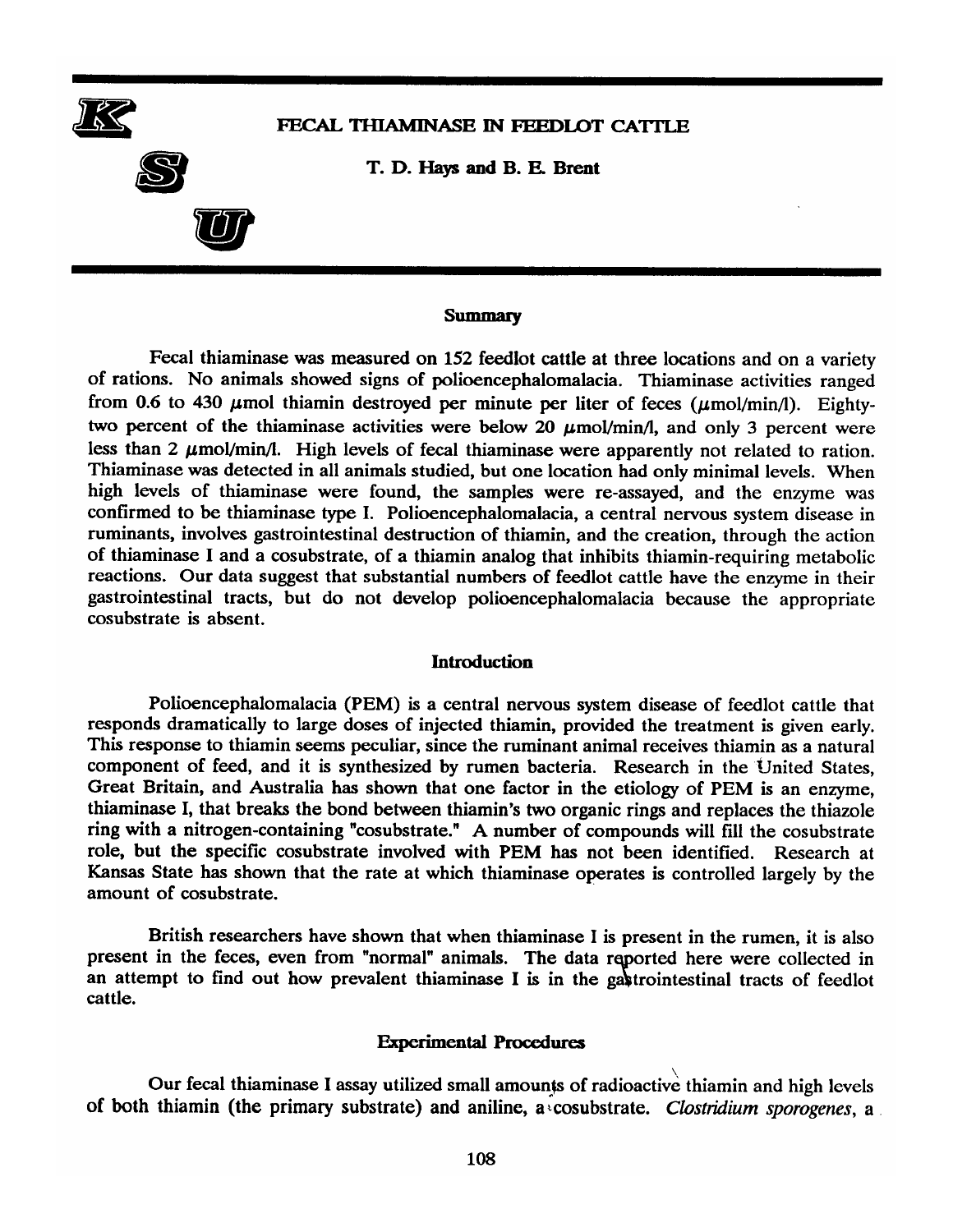bacterium known to produce large amounts of thiaminase I, was included in each sample set to verify that the assay was working properly.

Fecal grab samples were collected at random, diluted 1:1 with distilled water, squeezed through cheesecloth, and assayed. Samples were collected at the KSU Beef Research Center, the Fort Hays Branch Experiment Station, and at Ellis County Feeders, Hays, KS. All cattle appeared normal.

No information is available as to what constitutes "normal" versus "abnormal" fecal thiaminase activities. Based on examination of our data, a level that destroyed 20  $\mu$ mol thiamin per minute per liter fresh feces  $(\mu$ mol/min/l) was arbitrarily chosen as the breaking point. Thiaminase activities over 100  $\mu$ mol/min/l were designated as "high".

Animal and ration details are shown in Table 31.1.

#### **Results and Discussion**

Examination of Table 31.1 shows that there is little, if any pattern to the occurrence of "abnormal" or "high" ruminal thiaminase. Although at the KSU Beef Research Unit, all pens fed high levels of milo had animals with high thiaminase levels, a similar diet yielded the lowest thiaminase levels at Fort Hays. High levels of thiaminase occurred frequently in steers fed steam-flaked corn at the Fort Hays Branch Station; however, just a few miles away at Ellis County Feeders, animals fed cracked corn showed only low thiaminase levels.

Thiaminase I activities varied, from 0.6 to 430  $\mu$ mol thiamin/min/l. All fecal samples showed at least some thiaminase I activity. If one sorts the thiaminase I levels from the entire experiment from low to high activity, then plots the ranking of each sample versus its thiaminase I activities (Figure 31.1), a fairly logical break is found at an activity of about 20  $\mu$ mol/min/l; 82 percent of the samples had lower and 18 percent had greater concentrations.

Whenever an abnormal level of thiaminase activity was found, the sample was reassayed without added cosubstrate. In nearly all cases, little activity was found, indicating that no native cosubstrate was present in the sample. However, absence of cosubstrate in the feces may not indicate absence in other regions of the gastrointestinal tract. The known cosubstrates of thiaminase I are relatively small molecules and should be absorbed as they pass down the tract.

The assay we used is unable to discriminate directly between enzymatic and chemical thiamin destruction. In the rumen, the sulfate ion is converted to sulfide. However, sulfite is an intermediate in the process, and the sulfite ion is a potent destroyer of thiamin. PEM-like signs have been caused by high levels of sulfate in water or feeding gypsum (calcium sulfate) as a feed intake regulator. Chemical breakdown of thiamin by the sulfite ion was not a factor in our data because reassay of our high-activity samples in the absence of cosubstrate showed little, if any, activity. If sulfite had been present, thiamin destruction would have taken place, even in the absence of thiaminase I.

Although several nitrogen-containing organic bases can serve as thiaminase I cosubstrates. no one has yet established the specific cosubstrate responsible for PEM. For PEM to develop, thiaminase I must act on both thiamin and the specific "PEM cosubstrate" to create a specific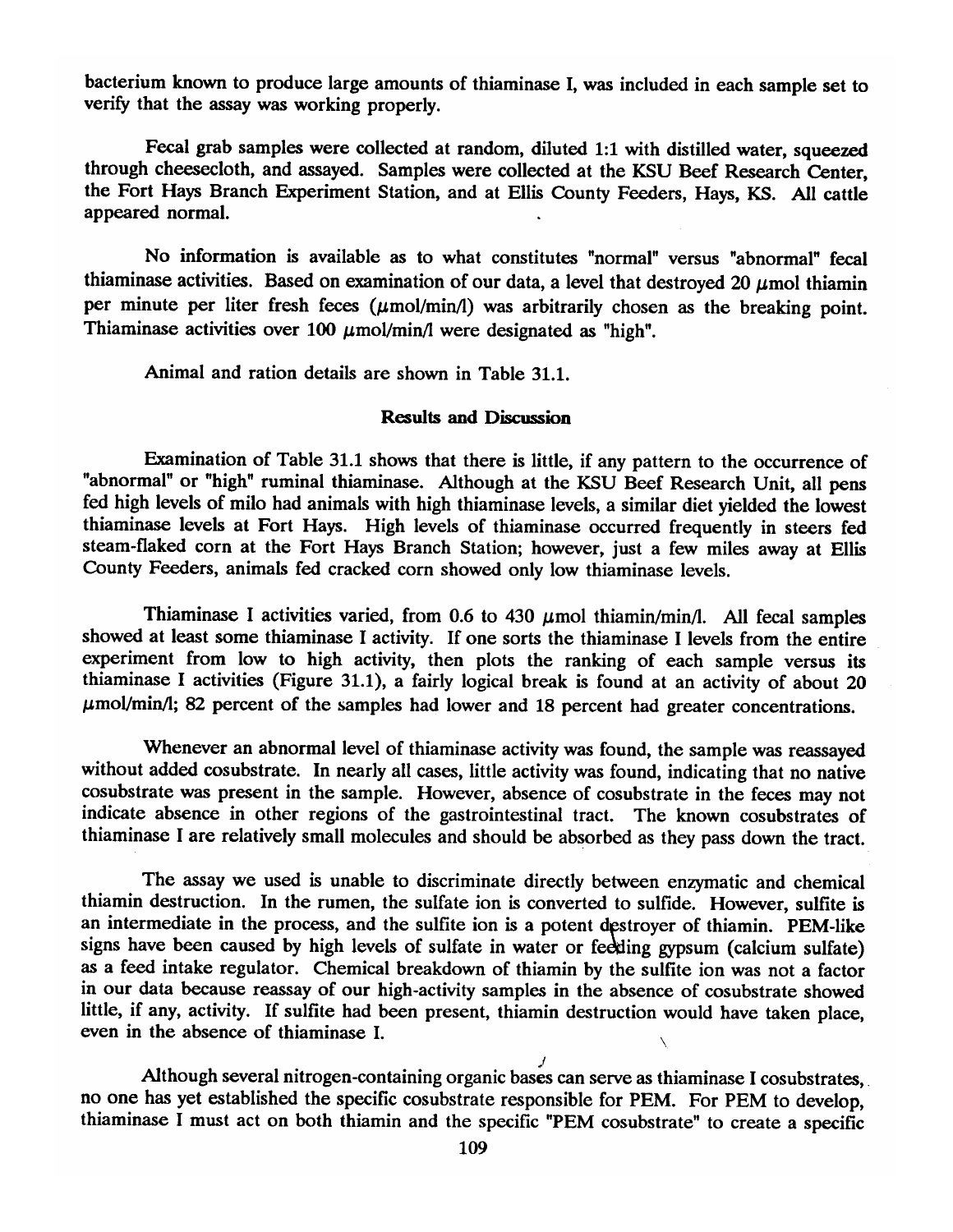thiamin analog. Earlier studies at KSU have shown that there is probably always enough thiamin available to let the reaction operate at maximum speed. According to the results of the present experiment, a substantial number of feedlot cattle contain thiaminase I in their gastrointestinal tracts, some at high levels. The fact that so few animals develop PEM indicates that the limiting factor in the reaction is specific cosubstrate availability.



Figure 31.1. Plot of sorted fecal thiaminase activities.

 $\frac{1}{2}$